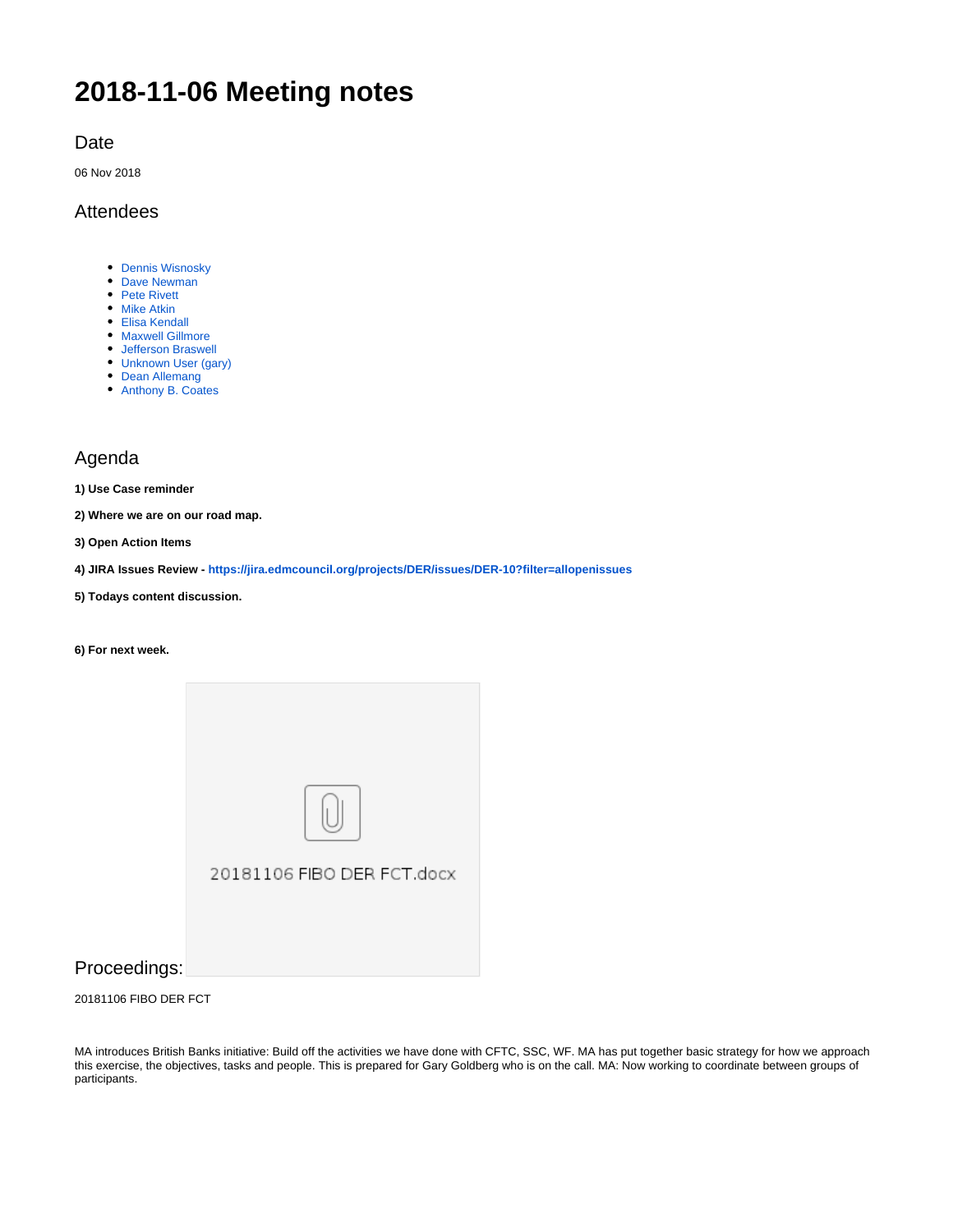MA: The plan is to take 15 - 20 core concepts for IR Swaps, harmonize common meaning (with FIBO and the ISDA CDM) and then align that common meaning to bank's systems and then generate reports that would be consistent across CFTC, EMIR and other regs. Now pulling together the banks, the FIBO team to harmonize the ontology, and derivatives SMEs to make sure the concepts are translated right into their attribute detail.

Introducing Gary Goldberg. CDO of Mizuho in Europe. Parent bank is a GSIB. GG: starting at FIMA last year, sees that not enough knowledge sharing between regulators and banks. Came up with European Banking and Regulator Forum, so get Bs and Rs together across Europe to talk about common problems. Common problem identified as regulatory reporting. BoE and FCA doing good work on trying to get data science initiatives going. Working on some prototypes with banking community. Want to get to a self executing rule book, and common codes a bank can use to execute this. What that lacks is a clear input layer that allows those benefits to be realized. See FIBO has gone a long way towards that. There is demand across the group (15 banks, 5 regs) to get a clear and unambiguous input layer, so when we add a set of attributes for reg reporting (e.g. new MiFID 2) there is a requirement for a Transaction Reporting report. This almost completely duplicated the EMIR transaction reporting report. Makes extra work. We could use those 2 reports, and CFTC reporting, together, as a prototype Take a set of attributes we can distil out of those datasets for the 15 core attributes for an IR Swap, can we get an unambiguous definition for an i/p layer. So all banks when reporting get exactly the same result. If this is so, we have demonstrated the capability of a single input layer to solve multiple parallel reporting requirements.

Long term goal is a clear unambiguous i/p layer across everything, so that banks don't need to supply multiple variations of the same data, but supply a core set of data attributes from which the reg can extract whatever information they wanted. At present the regs lack the capability to sensibly aggregate data from multiple entities because these are reporting on different bases, with different assumptions. Changes to any of this currently takes a large multi year

exercise in regulatory consultation.

EBRDF is the acronym of the body. Not to be confounded with RDF, the acronym for the underlying plumbing of the Semantic Web - a happy coincidence!

DN welcomes this. Our mission for many years has been to build a semantic harmonization layer based on a common semantic model for finance (FIBO). DN: The above initiative is a necessary alignment of the planets. Addressing the above issues using conventional tech is neither cost effective, precise nor achievable / sustainable. So we needed to do something different. We have evidence that the work we are doing will operationally hit the mark, a we have done this now at WF.

Introductions: DN chairs the FIBO initiative, from early in the FIBO days. At WF, leads team in the Innovation R&D group, with focus on the future of data. Developing operational infrastructure that leverages semantic capabilities and using FIBO a conceptual scaffolding from which a WF ontology is developed as a harmonization layer for different LoBs. Another prototype coming, to take multiple inputs of FpML and map into FIBO and bring into a semantic graph for reporting, for the collateral business activity. Likely completing Q1. have been able to ingest data from multiple LoBs and truly harmonize these, with significant reuse. So this is empirically doable. In this group, have taken the CFTC IRSwaps model, mapped to FIBO, and can create this broad based linkage and mapping.

DN: Question is how we want to demonstrate this operationally. GG: If we take this specific data model, give each bank raw data, if they can all output the same input in the same way and get the same result, then we know that the layer is completely unambiguous. GG: Example: Gave a description to some banks for apples, sometimes get kiwis, as they asked for green fruit. If we got mostly apples and some kiwis, then we know there are more attributed needed. When everyone gets the same results, we have demonstrated success.

MA: Also DN introduced us to ISDA, and they have been showing the CDM to us, and we FIBO to them. ISDA have agreed to be part of this initiative. MA now recruiting the parts of the puzzle. Banks SMEs, FIBO people and derivatives people.

MA shows the starting concepts we chose to start with, based on CFTC mapping. This is now part of the Project Plan for GG to evaluate. MA has list of folks being recruited, on the working document (on screen). Other participants to think about e.g .key Derivatives players (Barclays, CS).

MA: The FIBO folks and the derivative SMEs have agreed to put in their time. Awaits approval of GG.

MA: ISDA has done some analysis between CFTC, EMIR and MiFID 2, have done a spreadsheet comparing the terms for these, have circulated to key members of this group. This will make the job a lot easier. MA: not much else to do before project launch. Get familiar with the spreadsheet, look at the concepts and make sure they are in FIBO (which we know they are).

DN: the easiest part is the mapping. Will see commonality May be some misalignments or variations. Minimal. can offset that once we see it.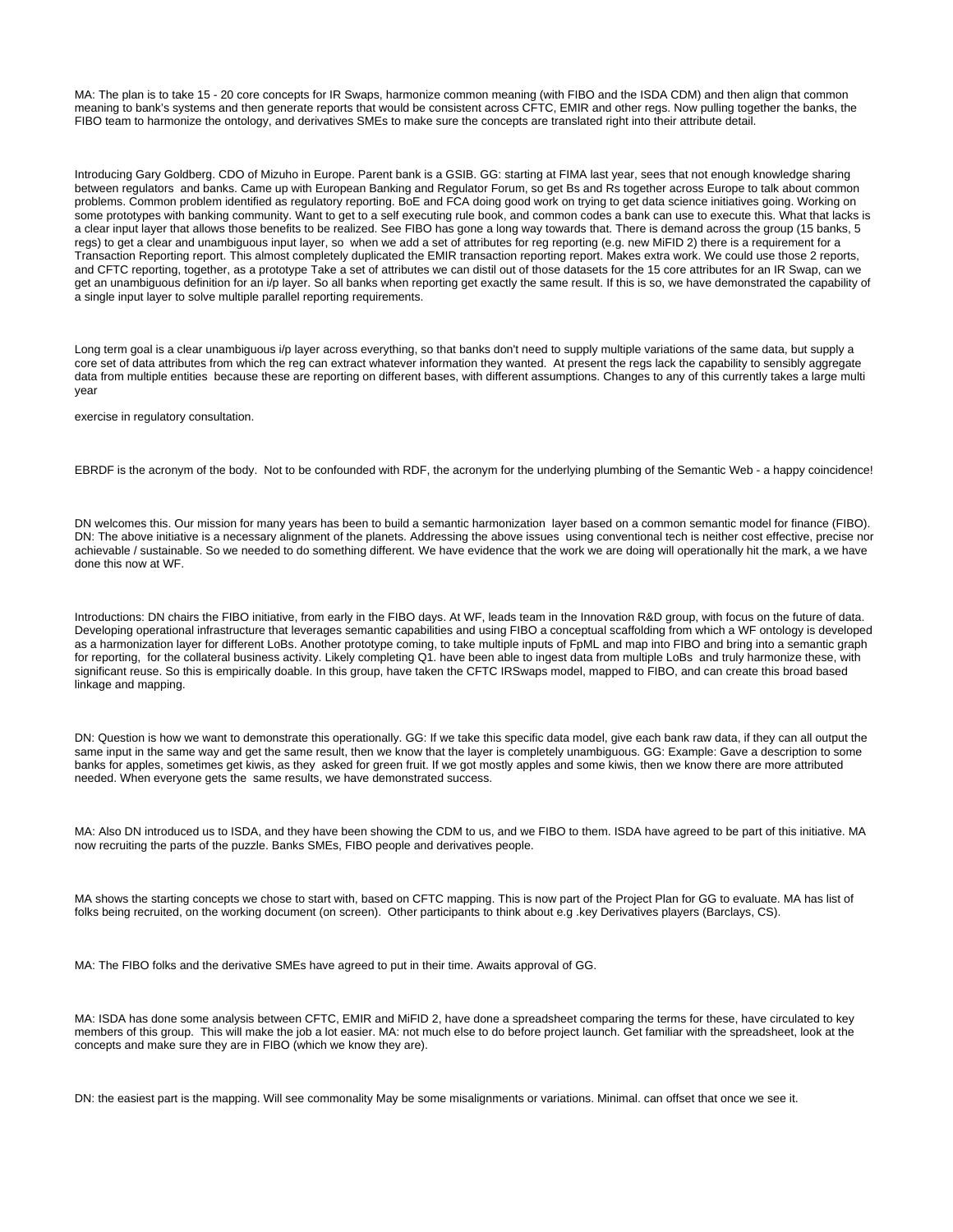DN: Question is on the expectations to demonstrate this operationally. Limited number of vendors who do this; many ways of operationalizing it. Need to figure that out. Need to know the expectation. How to define the platform.

Have MA and GG worked through those questions? MA has been looking at the concepts, underlying attributes, checking they exist in FIBO and that SMEs can map from their systems to those concepts. That's as far as we got so far.

GG: From that point, the next conversation is to align the definitions of the attributes in those concepts - and to the regulatory reports.

DN: that part is easy and can be done in spreadsheets. The next step is harder, where we have to ingest actual data, map the concepts and generate the reports, verifying that they match. Participants may have different infrastructure and methods.

PR: Another aspect: We have talked of mapping attributes. Also need to consider mapping of objects v attributes. Differing ones between FIBO, Report etc. PR: When you are talking about relationships between organizations and trades, whether you have direct links or an indirect representation of the role of the organization in relation to the trade. These are not always obvious.

TC: There is also a separate question of granularity e.g. how you represent a trade - one row versus two rows in a database. So common representations may need a 2 for one transformation. Meanwhile PR comment was based on modeling choices.

GG: These are all questions for how we get to a common representation. Then, how the bank migrates from their legacy reports to that standard. There will be several technical avenues to get there. GG: Modeling choice e.g. legs or trade; context of a trade (heading txn, proprietary txn) and so on.

PR point is that there is more to it than simply mapping the attributes.

GG in some reg reports, they do ask for the context. For example if a txn is for a funding position. So these conflate the reference data and the context.

MB we have the means to identify context within FIBO but we don't always use these for simpler use cases. We certainly have the means for this. Some reports are the context, some ask for the context explicitly In either case the ontology needs this.

Summing up: GG: this was useful. MA leaves.

ACTION: MA and GG to agree on the MA plan or to modify the MA plan. Add milestones and obtain resource commitments.

Part 2 of the DER call - The Tree Shaker (DA)

DA: This is in response to a common request for FIBO, that when you load something in FBO you get a lot of stuff that is not relevant. DA showing PPT deck on screen. Additional notes only. Renaming this to Tree Shaker. The current Tree Shaker is not quite zealous enough. Will then talk to impact on FIBO in general, the DER effort, and ontologies in general. Today is to socialize this and identify if this is a project to take forward.

The basic issue is that Financial Dates imports rel-rel which imports things not needed by FD. PR: Tree Shaking is a well known term in Java. The principle: split the referenced items into 2 pieces, the needed piece (comprises, islncludedIn), and the rest that are not. For FD we can split all the self contained, needed pieces. These are designated as e.g. fibo-fnd-rel-rel1. In some examples, where there is a legacy OWL import that is no longer required, this will result in no version of that ontology being included by the Tree Shaker. The unused stuff ends up in e.g. rel-rel0. AV is not recommended to be split up (this has widely used metadata for every ontology).

Questions? DN: When you e.g. split arr into arr1 arr2 and arr3, if we then have other ontologies that have prior dependencies on arr, would we then have to identify all the other ontologies that are impacted by breaking this up, make sure it is all clean. DA: Yes, that makes this more complex than it seems. Someone else who imports arr, now needs to import arr1 2 and 3, but then when you check its imports, which become arr1 2 and 3, are there things in e.g. arr2 that that ontology uses?